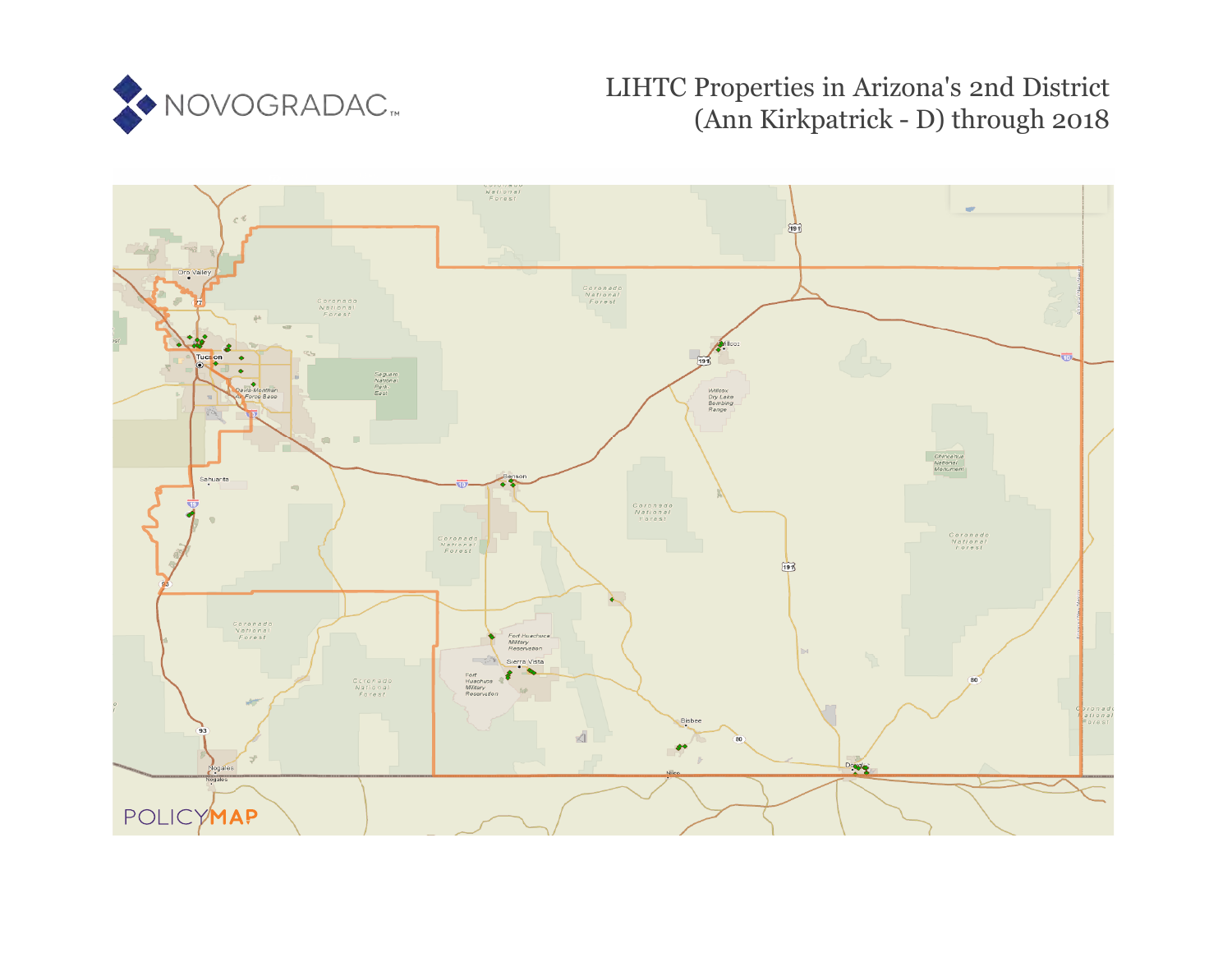| <b>Project Name</b>                                                                                                                            | <b>Address</b>                                                | <b>City</b>         | <b>State</b>           | <b>Zip Code</b> | <b>Nonprofit</b><br><b>Sponsor</b> | <b>Allocation</b><br><b>Year</b> | <b>Annual</b><br><b>Allocated</b><br><b>Amount</b> | <b>Year Placed<br/>in Service</b> | <b>Construction Type</b>  | <b>Total</b><br><b>Units</b> | Low<br><b>Income</b><br><b>Units</b> | <b>Rent or</b><br><b>Income</b><br><b>Ceiling</b> | <b>Credit</b><br>Percentage Bond         | Tax-<br><b>Exempt</b> | <b>HUD Multi-</b><br><b>Family</b><br><b>Financing/Rental</b><br><b>Assistance</b> |
|------------------------------------------------------------------------------------------------------------------------------------------------|---------------------------------------------------------------|---------------------|------------------------|-----------------|------------------------------------|----------------------------------|----------------------------------------------------|-----------------------------------|---------------------------|------------------------------|--------------------------------------|---------------------------------------------------|------------------------------------------|-----------------------|------------------------------------------------------------------------------------|
| WILLCOX<br><b>FARMWORKER APTS</b>                                                                                                              | 708 N ARIZONA WILLCOX<br>AVE                                  |                     | $\mathbf{A}\mathbf{Z}$ | 85643           | Yes                                | 2003                             | \$0                                                | 2005                              | <b>New Construction</b>   | 40                           | 40                                   |                                                   | $70$ % present $_{\rm{No}}$              |                       |                                                                                    |
| SONORA VISTA APTS                                                                                                                              | <b>1600 VAN</b><br><b>BUREN AVE</b>                           | <b>DOUGLAS</b>      | AZ                     | 85607           | No                                 | 2004                             | \$829,372                                          | 2006                              | <b>New Construction</b>   | 65                           | 60                                   |                                                   | 70 % present $\overline{N_0}$<br>value   |                       |                                                                                    |
| <b>WILLCOX</b><br><b>TOWNHOMES</b>                                                                                                             | 804 W HOCH LN WILLCOX                                         |                     | AZ                     | 85643           | Yes                                | 2004                             | \$444,049                                          | 2006                              | <b>New Construction</b>   | 40                           | 29                                   |                                                   | 70 % present $\,$ No $\,$<br>value       |                       |                                                                                    |
| <b>SILVERBELL HOMES</b>                                                                                                                        | $3007\,\mathrm{N}$ DASYLIRION DR TUCSON                       |                     | $\mathbf{A}\mathbf{Z}$ | 85745           | Yes                                | 2005                             | \$325,729                                          | 2007                              | New Construction          | 26                           | $\bf 25$                             |                                                   | 70 % present $\,$ No $\,$<br>value       |                       |                                                                                    |
| VISTA DEL NORTE                                                                                                                                | 175 N SKYLINE<br>DR                                           | HUACHUCA CITY AZ    |                        | 85616           | No                                 | 2005                             | \$795,101                                          | 2007                              | <b>New Construction</b>   | 64                           | 64                                   |                                                   | $70\,\%$ present $\,$ No value           |                       |                                                                                    |
| COUNCIL HOUSE APTS                                                                                                                             | 2323 E TENTH<br>ST                                            | <b>TUCSON</b>       | $\mathbf{A}\mathbf{Z}$ | 85719           | No                                 | 2004                             | \$440,945                                          | 2008                              | Acquisition and Rehab 149 |                              | 142                                  |                                                   | $30\,\%$ present $\,$ $\rm Yes$<br>value |                       |                                                                                    |
| LAHABRA                                                                                                                                        | 656 S HWY 80                                                  | <b>BENSON</b>       | AZ                     | 85602           | No                                 | 2007                             | \$900,000                                          | 2009                              | <b>New Construction</b>   | 49                           | 45                                   |                                                   | $70\,\%$ present $\,$ No value           |                       |                                                                                    |
| $\begin{array}{ll} \text{GHOST RANCH LODGE} & \text{801 W MIRACLE} & \text{TUCSON} \\ \text{SENIOR} & \text{MILE} & \text{TUCSON} \end{array}$ |                                                               |                     | $\mathbf{A}\mathbf{Z}$ | 85705           |                                    | Insufficient<br>Data             | \$1,079,664                                        | 2010                              | Not Indicated             | 60                           | 40                                   |                                                   | 70 % present $\,$ No $\,$<br>value       |                       |                                                                                    |
| <b>GLENSTONE VILLAGE</b>                                                                                                                       | $2835$ N STONE $\quad$ TUCSON AVE                             |                     | AZ                     | 85705           | No                                 | 2008                             | \$988,290                                          | 2010                              | Acquisition and Rehab 72  |                              | 72                                   | <b>50% AMGI</b>                                   | Not<br>Indicated                         | No                    |                                                                                    |
| SANTA FE SPRINGS                                                                                                                               | 400 DENMAN<br>AVE                                             | <b>SIERRA VISTA</b> | $\mathbf{A}\mathbf{Z}$ | 85635           | No                                 | 2008                             | \$996,129                                          | 2010                              | New Construction          | 48                           | 48                                   | 60% AMGI                                          | 70 % present $\,$ No $\,$<br>value       |                       |                                                                                    |
| CASA DEL SOL                                                                                                                                   | 1020 S<br>CARMICHAEL<br>AVE                                   | <b>SIERRA VISTA</b> | $\mathbf{A}\mathbf{Z}$ | 85635           | $\mathbf {No}$                     | 2011                             | \$1,223,546                                        | 2012                              | New Construction          | 88                           | ${\bf 88}$                           | $60\%$ AMGI                                       | $70\,\%$ present $\,$ No value           |                       |                                                                                    |
| CATALUNYA<br><b>APARTMENTS</b>                                                                                                                 | $5180$ EAST $22\mathrm{ND}$ $\,$ TUCSON $\,$<br><b>STREET</b> |                     | $\mathbf{A}\mathbf{Z}$ | 85711           | No                                 | 2014                             | \$386,207                                          | 2015                              | Acquisition and Rehab 140 |                              | 140                                  |                                                   | 30 % present $\rm_{Yes}$<br>value        |                       | Yes                                                                                |
| <b>MIRAFLORES</b><br><b>APARTMENTS</b>                                                                                                         | 4011 N 1ST<br><b>AVENUE</b>                                   | <b>TUCSON</b>       | $\mathbf{A}\mathbf{Z}$ | 85719           | No                                 | 2014                             | \$296,792                                          | 2015                              | Acquisition and Rehab 100 |                              | 100                                  |                                                   | 70 % present Yes<br>value                |                       | Yes                                                                                |

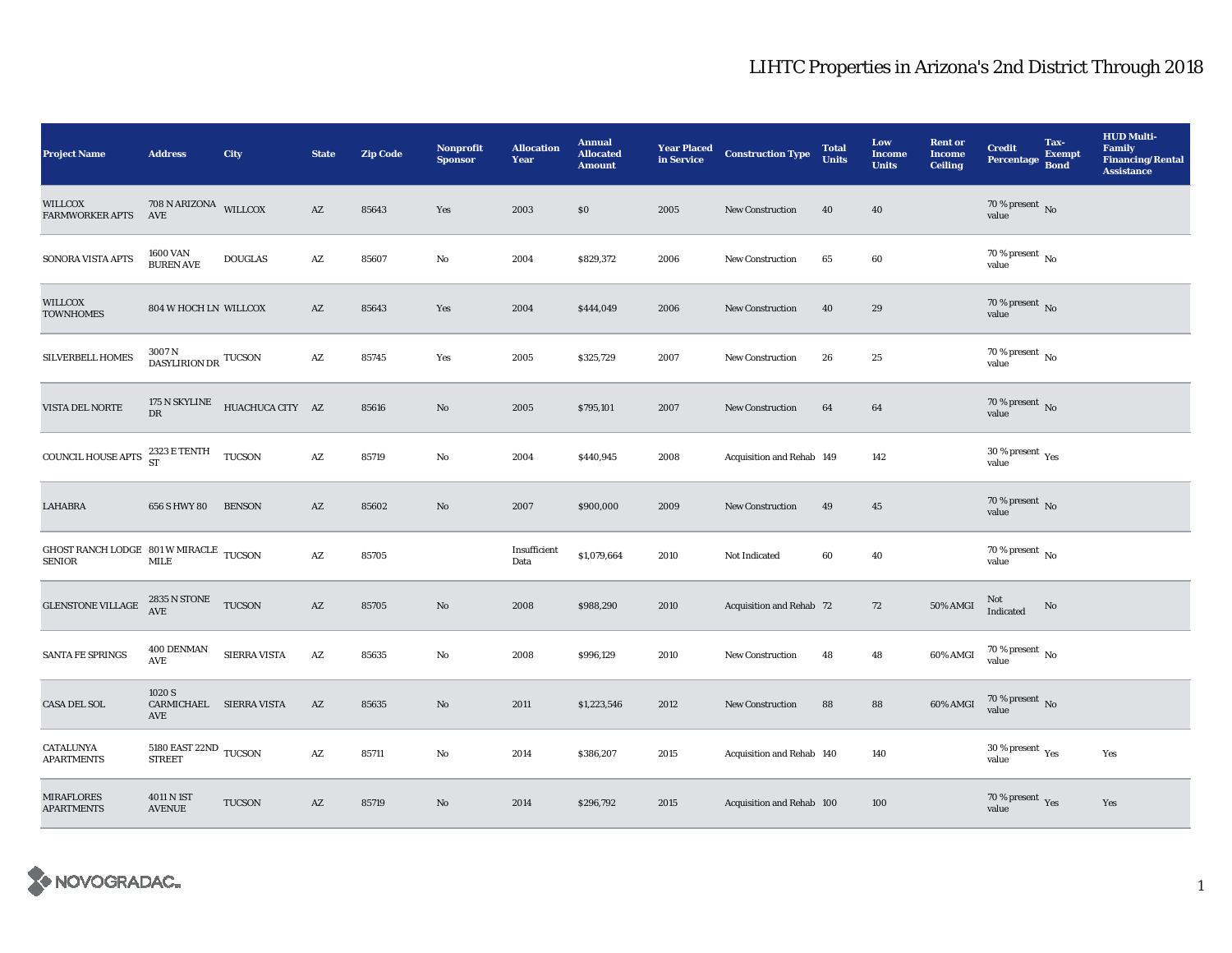| <b>Project Name</b>                                 | <b>Address</b>                                                                         | City           | <b>State</b>           | <b>Zip Code</b> | <b>Nonprofit</b><br><b>Sponsor</b> | <b>Allocation</b><br>Year | <b>Annual</b><br><b>Allocated</b><br><b>Amount</b> | <b>Year Placed</b><br>in Service | <b>Construction Type</b>  | <b>Total</b><br><b>Units</b> | Low<br><b>Income</b><br><b>Units</b> | <b>Rent or</b><br><b>Income</b><br><b>Ceiling</b> | <b>Credit</b><br>Percentage Bond            | Tax-<br><b>Exempt</b> | <b>HUD Multi-</b><br><b>Family</b><br><b>Financing/Rental</b><br><b>Assistance</b> |
|-----------------------------------------------------|----------------------------------------------------------------------------------------|----------------|------------------------|-----------------|------------------------------------|---------------------------|----------------------------------------------------|----------------------------------|---------------------------|------------------------------|--------------------------------------|---------------------------------------------------|---------------------------------------------|-----------------------|------------------------------------------------------------------------------------|
| <b>SUN RAY FAMILY</b><br><b>APARTMENTS</b>          | 2511 HOHOKAM<br><b>DRIVE</b>                                                           | <b>DOUGLAS</b> | $\mathbf{A}\mathbf{Z}$ | 85607           | $\mathbf{No}$                      | 2013                      | \$1,154,603                                        | 2015                             | <b>New Construction</b>   | 57                           | 56                                   |                                                   | $70$ % present $\,$ No $\,$<br>value        |                       | No                                                                                 |
| CASAS DE ESPERANZA 1201 E. 3RD<br><b>APARTMENTS</b> | <b>STREET</b>                                                                          | <b>DOUGLAS</b> | $\mathbf{A}\mathbf{Z}$ | 85607-2008      | No                                 | 2014                      | \$537,485                                          | 2016                             | Acquisition and Rehab 50  |                              | 50                                   | 60% AMGI                                          | <b>Both 30%</b><br>and 70%<br>present value | No                    | Yes                                                                                |
| <b>ESPERANZA EN</b><br><b>ESCALANTE</b>             | 3680 S. CALLE<br><b>POLAR</b>                                                          | <b>TUCSON</b>  | AZ                     | 85730-3261      | Yes                                | 2015                      | \$743,284                                          | 2017                             | <b>New Construction</b>   | 44                           | 44                                   | 60% AMGI                                          | 70 % present<br>value                       |                       | No                                                                                 |
| <b>MISSION VISTA</b>                                | 2455 N. DODGE TUCSON<br>BLVD.                                                          |                | $\mathbf{A}\mathbf{Z}$ | 85716-2659      | $\rm No$                           | 2016                      | \$265,766                                          | 2017                             | Acquisition and Rehab 80  |                              | 80                                   | 60% AMGI                                          | 30 % present<br>value                       |                       | $\rm No$                                                                           |
| PIONEER VILLAGE AT<br>CORONADO COURT                | <b><i>OFFICE-1190</i></b><br>18TH ST<br>(BUILDINGS)<br>1260 16TH ST +<br>1940 19TH CT) | <b>DOUGLAS</b> | AZ                     | 85607-1700      | Yes                                | 2016                      | \$307,868                                          | 2017                             | Acquisition and Rehab 28  |                              | 28                                   | 60% AMGI                                          | 70 % present<br>value                       |                       | Yes                                                                                |
| <b>COCHISE VILLAS</b>                               | 2700 15TH<br><b>STREET + 1620</b><br><b>APACHE DR</b>                                  | <b>DOUGLAS</b> | AZ                     | 85607           | $\mathbf{N}\mathbf{o}$             | 2017                      | \$103,566                                          | 2018                             | Acquisition and Rehab 60  |                              | 58                                   | 60% AMGI                                          | <b>Both 30%</b><br>and 70%<br>present value |                       | No                                                                                 |
| MIRACLE POINT<br><b>APARTMENTS</b>                  | <b>375 WEST</b><br><b>BLACKLIDGE</b>                                                   | <b>TUCSON</b>  | $\mathbf{A}\mathbf{Z}$ | 85705-1111      | Yes                                | 2016                      | \$782,000                                          | 2018                             | <b>New Construction</b>   | 40                           | 40                                   | 60% AMGI                                          | 70 % present<br>value                       |                       | Yes                                                                                |
| <b>SAHUARITA MISSION</b>                            | 1091 W BETA ST GREEN VALLEY                                                            |                | AZ                     | 85614           |                                    | Insufficient<br>Data      | \$0                                                | Insufficient<br>Data             | Not Indicated             | $52\,$                       | $\bf{0}$                             |                                                   | Not<br>Indicated                            | Yes                   |                                                                                    |
| <b>CASA DE ORO APTS</b>                             | 409 N<br>$\overbrace{\text{CHRISTINE} \text{ AVE}}^{\text{DOUGLAS}}$                   |                | AZ                     | 85607           |                                    | Insufficient<br>Data      | $\$0$                                              | Insufficient<br>Data             | Not Indicated             | 24                           | 23                                   |                                                   | Not<br>Indicated                            |                       |                                                                                    |
| COPPER CITY VILLAS                                  | $508\,\rm{W}\,\rm{MELODY}$ BISBEE<br>I.N                                               |                | $\mathbf{A}\mathbf{Z}$ | 85603           |                                    | Insufficient<br>Data      | \$0                                                | Insufficient<br>Data             | Not Indicated             | 36                           | 35                                   |                                                   | Not<br>Indicated                            |                       |                                                                                    |
| <b>SUN CREST APTS</b>                               | 105 N<br>TOSCANINI AVE $\,$ SIERRA VISTA                                               |                | $\mathbf{A}\mathbf{Z}$ | 85635           |                                    | Insufficient<br>Data      | \$0                                                | Insufficient<br>Data             | Not Indicated             | 80                           | 79                                   |                                                   | Not<br>Indicated                            |                       |                                                                                    |
| <b>CORONADO COURTS</b><br><b>APTS</b>               | 1830 BONITA<br>$\operatorname{AVE}$                                                    | <b>DOUGLAS</b> | AZ                     | 85607           |                                    | Insufficient<br>Data      | \$0                                                | 1987                             | Acquisition and Rehab 145 |                              | 145                                  |                                                   | Not<br>Indicated                            |                       |                                                                                    |
| <b>LAGUNA TERRACE</b>                               | 114 W LAGUNA TUCSON<br><b>ST</b>                                                       |                | AZ                     | 85705           |                                    | Insufficient<br>Data      | \$0                                                | 1988                             | Acquisition and Rehab 39  |                              | 39                                   |                                                   | Not<br>Indicated                            |                       |                                                                                    |

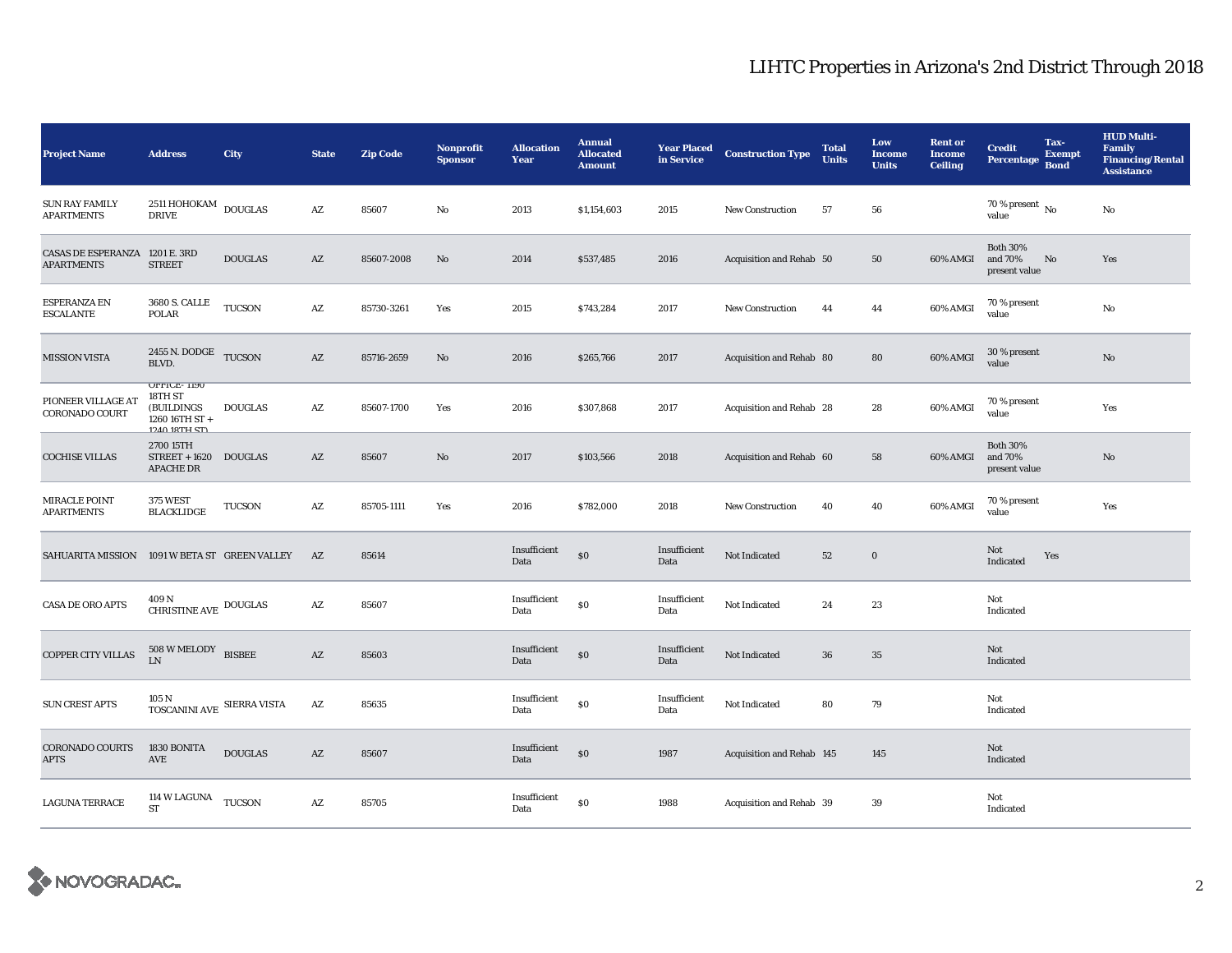| <b>Project Name</b>                                                                                                                                                     | <b>Address</b>                                                                                        | City                | <b>State</b>           | <b>Zip Code</b> | <b>Nonprofit</b><br><b>Sponsor</b> | <b>Allocation</b><br><b>Year</b> | <b>Annual</b><br><b>Allocated</b><br><b>Amount</b> | <b>Year Placed<br/>in Service</b> | <b>Construction Type</b>              | <b>Total</b><br><b>Units</b> | Low<br><b>Income</b><br><b>Units</b> | <b>Rent</b> or<br><b>Income</b><br><b>Ceiling</b> | <b>Credit</b><br><b>Percentage</b>       | Tax-<br><b>Exempt</b><br><b>Bond</b> | <b>HUD Multi-</b><br><b>Family</b><br><b>Financing/Rental</b><br><b>Assistance</b> |
|-------------------------------------------------------------------------------------------------------------------------------------------------------------------------|-------------------------------------------------------------------------------------------------------|---------------------|------------------------|-----------------|------------------------------------|----------------------------------|----------------------------------------------------|-----------------------------------|---------------------------------------|------------------------------|--------------------------------------|---------------------------------------------------|------------------------------------------|--------------------------------------|------------------------------------------------------------------------------------|
| <b>MICHELLE MANOR</b><br><b>APTS</b>                                                                                                                                    | 1919B N LA<br><b>CANADA DR</b>                                                                        | <b>GREEN VALLEY</b> | AZ                     | 85614           |                                    | Insufficient<br>Data             | \$0                                                | 1988                              | <b>New Construction</b>               | 24                           | 24                                   |                                                   | Not<br>Indicated                         |                                      |                                                                                    |
| <b>SAN JOSE TRIANGLE</b>                                                                                                                                                | 100 NAVAJO DR BISBEE                                                                                  |                     | AZ                     | 85603           |                                    | Insufficient<br>Data             | \$0                                                | 1988                              | <b>New Construction</b>               | 24                           | 24                                   |                                                   | Not<br>Indicated                         |                                      |                                                                                    |
| <b>ANTHONY GARDENS</b><br>APTS                                                                                                                                          | 1919A N LA<br><b>CANADA DR</b>                                                                        | <b>GREEN VALLEY</b> | AZ                     | 85614           |                                    | Insufficient<br>Data             | $\$0$                                              | 1989                              | New Construction                      | 100                          | 100                                  |                                                   | Not<br>Indicated                         |                                      |                                                                                    |
| <b>COCHISE CANYON</b><br>APTS                                                                                                                                           | 1620 APACHE<br>DR                                                                                     | <b>DOUGLAS</b>      | $\mathbf{A}\mathbf{Z}$ | 85607           |                                    | Insufficient<br>Data             | \$0                                                | 1989                              | New Construction                      | 24                           | 24                                   |                                                   | Not<br>Indicated                         |                                      |                                                                                    |
| HUACHUCA TRIANGLE GONZALES                                                                                                                                              | 712 N<br><b>BLVD</b>                                                                                  | HUACHUCA CITY AZ    |                        | 85616           |                                    | Insufficient<br>Data             | \$0                                                | 1989                              | <b>New Construction</b>               | 24                           | 24                                   |                                                   | Not<br>Indicated                         |                                      |                                                                                    |
| $\begin{tabular}{ll} BISBEE APTS COPPER & 500 W MELODY & BISBEE \\ \text{CITY} & \text{LN} & \end{tabular}$                                                             |                                                                                                       |                     | $\mathbf{A}\mathbf{Z}$ | 85603           | No                                 | 1990                             | \$0\$                                              | 1991                              | <b>New Construction</b>               | 36                           | 36                                   |                                                   | $30\,\%$ present $_{\, \rm No}$<br>value |                                      |                                                                                    |
| CASA LOMA TRIANGLE $\,$ 204 W ALLEN ST TOMBSTONE<br><b>APTS</b>                                                                                                         |                                                                                                       |                     | AZ                     | 85638           | No                                 | 1990                             | $\$0$                                              | 1992                              | New Construction                      | 21                           | 20                                   |                                                   | $30\,\%$ present $\,$ No value           |                                      |                                                                                    |
| $\begin{tabular}{ll} A LVERNON HACIENDA & \begin{tabular}{ll} 3949\,E\,MONTE \\ VISTA\,DR \\ \end{tabular} & \begin{tabular}{ll} TUCSON \\ \end{tabular} \end{tabular}$ |                                                                                                       |                     | AZ                     | 85712           | Yes                                | 1991                             | \$0                                                | 1993                              | <b>New Construction</b>               | 36                           | 36                                   |                                                   | $70$ % present $\,$ No value             |                                      |                                                                                    |
| <b>FONTANA GARDENS</b><br><b>APTS</b>                                                                                                                                   | 320 E YAVAPAI TUCSON<br>RD                                                                            |                     | AZ                     | 85705           | Yes                                | 1991                             | \$0                                                | 1993                              | New Construction                      | 30                           | 30                                   |                                                   | 70 % present No<br>value                 |                                      |                                                                                    |
| <b>WILLCOX SENIOR</b><br>APTS                                                                                                                                           | 457 W SCOTT ST WILLCOX                                                                                |                     | AZ                     | 85643           | No                                 | 1992                             | \$0                                                | 1993                              | New Construction                      | 30                           | 30                                   |                                                   | 30 % present $\,$ No $\,$<br>value       |                                      |                                                                                    |
| YAVAPAI APTS                                                                                                                                                            | 344 E YAVAPAI TUCSON<br>RD                                                                            |                     | AZ                     | 85705           | No                                 | 1991                             | \$0                                                | 1993                              | Both New Construction 18<br>and $A/R$ |                              | 18                                   |                                                   | $70\,\%$ present $\,$ No value           |                                      |                                                                                    |
| YAVAPAI HACIENDA<br><b>APTS</b>                                                                                                                                         | 332 E YAVAPAI TUCSON<br>RD                                                                            |                     | $\mathbf{A}\mathbf{Z}$ | 85705           | Yes                                | 1992                             | $\$0$                                              | 1993                              | <b>New Construction</b>               | 30                           | 30                                   |                                                   | $70$ % present $\,$ No $\,$<br>value     |                                      |                                                                                    |
| FONTANA HACIENDA                                                                                                                                                        | $\begin{array}{cc}\n 306 \text{ E NAVAJO} & \text{TUCSON} \\ \text{RD} & \text{TUCSON}\n \end{array}$ |                     | AZ                     | 85705           | Yes                                | 1992                             | \$0                                                | 1994                              | <b>New Construction</b>               | 30                           | 30                                   |                                                   | $70\,\%$ present $\,$ No value           |                                      |                                                                                    |

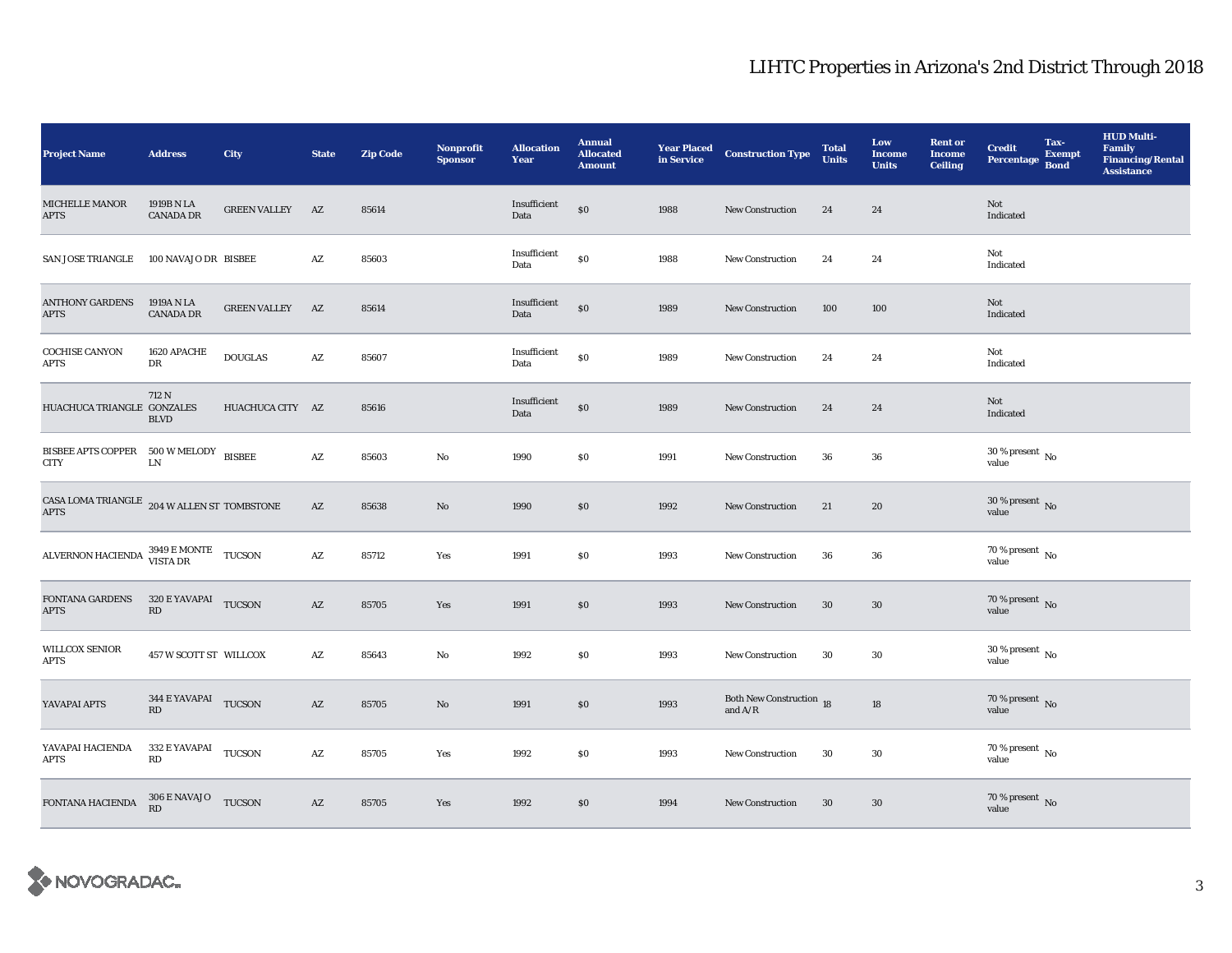| <b>Project Name</b>                                 | <b>Address</b>                                | City                | <b>State</b>           | <b>Zip Code</b> | <b>Nonprofit</b><br><b>Sponsor</b> | <b>Allocation</b><br>Year | <b>Annual</b><br><b>Allocated</b><br><b>Amount</b> | <b>Year Placed</b><br>in Service | <b>Construction Type</b>              | <b>Total</b><br><b>Units</b> | Low<br><b>Income</b><br><b>Units</b> | <b>Rent or</b><br><b>Income</b><br>Ceiling | <b>Credit</b><br>Percentage Bond        | Tax-<br><b>Exempt</b> | <b>HUD Multi-</b><br><b>Family</b><br><b>Financing/Rental</b><br><b>Assistance</b> |
|-----------------------------------------------------|-----------------------------------------------|---------------------|------------------------|-----------------|------------------------------------|---------------------------|----------------------------------------------------|----------------------------------|---------------------------------------|------------------------------|--------------------------------------|--------------------------------------------|-----------------------------------------|-----------------------|------------------------------------------------------------------------------------|
| HACIENDA FONTANA 300 E NAVAJO TUCSON<br><b>APTS</b> | RD                                            |                     | $\mathbf{A}\mathbf{Z}$ | 85705           | Yes                                | 1992                      | \$0                                                | 1994                             | <b>New Construction</b>               | 36                           | 36                                   |                                            | $70$ % present $\,$ No $\,$<br>value    |                       |                                                                                    |
| <b>DOUGLAS VILLAS</b>                               | 2700 E 15TH ST DOUGLAS                        |                     | AZ                     | 85607           | $\mathbf{N}\mathbf{o}$             | 1994                      | \$0                                                | 1995                             | <b>New Construction</b>               | 36                           | 36                                   |                                            | $30\,\%$ present $\,$ No value          |                       |                                                                                    |
| <b>LAS PALOMAS</b>                                  | 499 S<br>CARMICHAEL<br>AVE                    | <b>SIERRA VISTA</b> | AZ                     | 85635           | No                                 | 1995                      | \$0                                                | 1996                             | <b>New Construction</b>               | 88                           | 88                                   |                                            | 70 % present $\,$ No $\,$<br>value      |                       |                                                                                    |
| LA PROMESA PHASE II ALVERNON                        | 2485N<br><b>WAY</b>                           | <b>TUCSON</b>       | AZ                     | 85712           | $\mathbf{N}\mathbf{o}$             | 1996                      | \$0                                                | 1998                             | <b>New Construction</b>               | 23                           | $\bf{0}$                             |                                            | $70\,\%$ present $\,$ No value          |                       |                                                                                    |
| <b>SUMMER CROSSINGS</b><br>40                       | 1301 FLORIDA<br>$\operatorname{\mathsf{AVE}}$ | <b>DOUGLAS</b>      | $\mathbf{A}\mathbf{Z}$ | 85607           | No                                 | 1998                      | \$0                                                | 1998                             | <b>New Construction</b>               | 40                           | 40                                   |                                            | 70 % present $\overline{N_0}$<br>value  |                       |                                                                                    |
| <b>SUNDANCE APTS</b>                                | 2701 E SIXTH ST DOUGLAS                       |                     | $\mathbf{A}\mathbf{Z}$ | 85607           | $\mathbf{N}\mathbf{o}$             | 1997                      | \$0                                                | 1998                             | New Construction                      | 24                           | 24                                   |                                            | $30\,\%$ present $\,$ No value          |                       |                                                                                    |
| <b>ESPERANZA SENIOR</b><br><b>APTS</b>              | 100 S<br><b>ESPERANZA LN</b>                  | <b>BISBEE</b>       | $\mathbf{A}\mathbf{Z}$ | 85603           | Yes                                | 1998                      | \$0                                                | 2000                             | New Construction                      | 20                           | 20                                   |                                            | $30$ % present $\,$ No $\,$<br>value    |                       |                                                                                    |
| <b>MISSION VISTA APTS</b>                           | $2455$ N DODGE TUCSON BLVD                    |                     | $\mathbf{A}\mathbf{Z}$ | 85716           | Yes                                | 1998                      | \$0                                                | 2000                             | <b>New Construction</b>               | 80                           | 80                                   |                                            | $70$ % present $\,$ No value            |                       |                                                                                    |
| <b>CATALINA VILLAGE</b><br><b>ASSISTED LIVING</b>   | 5324 E FIRST ST TUCSON                        |                     | $\mathbf{A}\mathbf{Z}$ | 85711           | $\mathbf{N}\mathbf{o}$             | 2000                      | \$0                                                | 2002                             | Acquisition and Rehab 107             |                              | 104                                  |                                            | 30 % present $\rm \gamma_{ES}$<br>value |                       |                                                                                    |
| <b>LOMA VERDE APTS</b>                              | 1355 W ROGER TUCSON<br>RD                     |                     | AZ                     | 85705           | No                                 | 2001                      | \$0                                                | 2002                             | Both New Construction 96<br>and $A/R$ |                              | 95                                   |                                            | $30\,\%$ present $\,$ Yes value         |                       |                                                                                    |
| <b>SAN PEDRO APTS</b>                               | 4600<br>CHARLESTON SIERRA VISTA<br>RD         |                     | AZ                     | 85635           | No                                 | 2000                      | \$0                                                | 2002                             | <b>New Construction</b>               | 76                           | 63                                   |                                            | $70\,\%$ present $\,$ No value          |                       |                                                                                    |
| SAN PEDRO TERRACE<br><b>APTS</b>                    | 351 E PEARL ST BENSON                         |                     | $\mathbf{A}\mathbf{Z}$ | 85602           | Yes                                | 2001                      | \$0                                                | 2002                             | New Construction                      | 48                           | 42                                   |                                            | 70 % present $\overline{N}$<br>value    |                       |                                                                                    |
| VILLA DEL SOL                                       | 750 W UNION ST BENSON                         |                     | A Z                    | 85602           | No                                 | 2001                      | \$0                                                | 2002                             | New Construction                      | 40                           | 34                                   |                                            | $30$ % present $\,$ $\rm Yes$<br>value  |                       |                                                                                    |